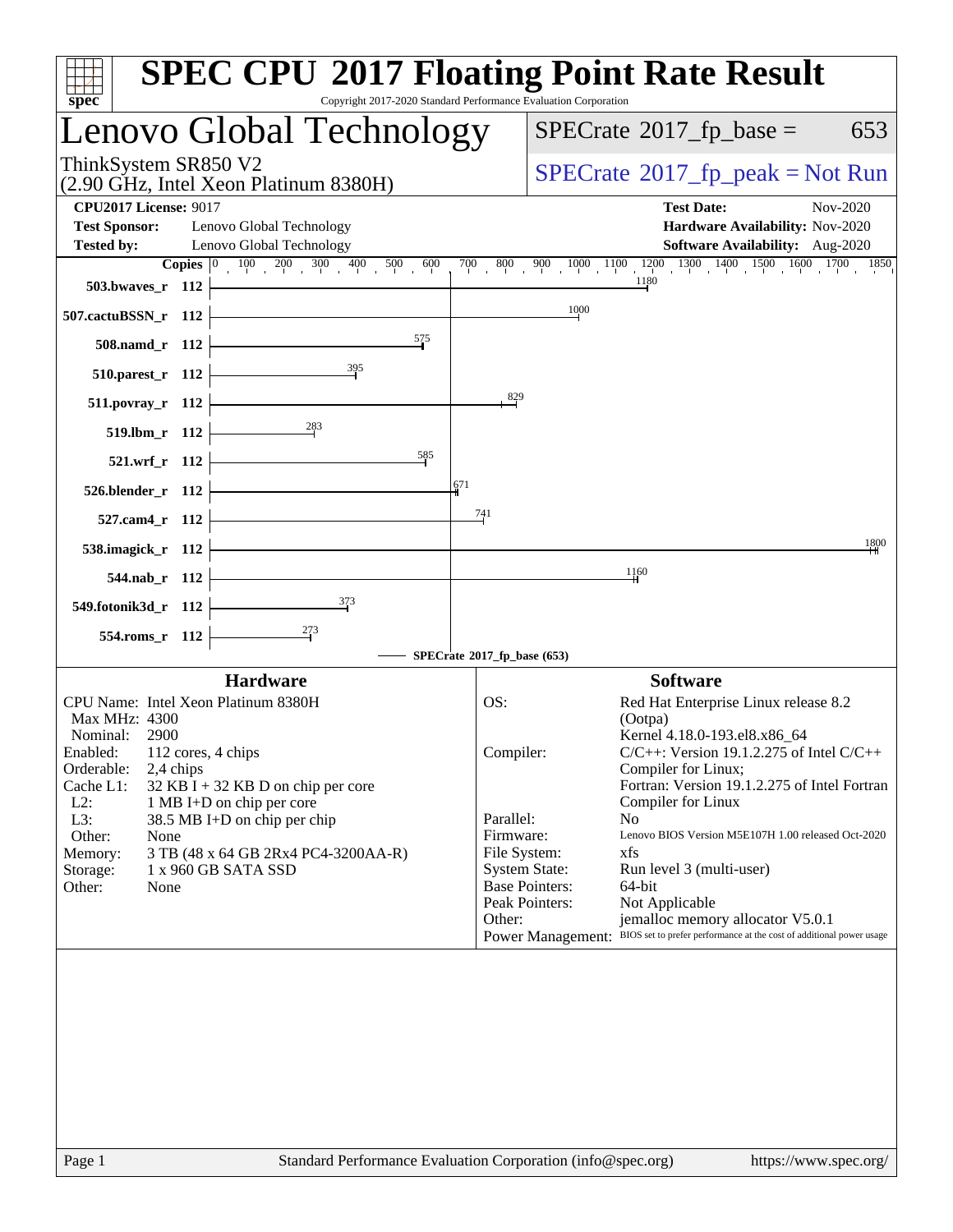

## Lenovo Global Technology

(2.90 GHz, Intel Xeon Platinum 8380H)

 $SPECTate$ <sup>®</sup>[2017\\_fp\\_base =](http://www.spec.org/auto/cpu2017/Docs/result-fields.html#SPECrate2017fpbase) 653

ThinkSystem SR850 V2<br>  $\begin{array}{c}\n\text{SPECTate} \textcircled{2017\_fp\_peak} = \text{Not Run} \\
\text{SPECTate} \textcircled{2017\_fp\_peak} = \text{Not Run} \\
\end{array}$ 

**[CPU2017 License:](http://www.spec.org/auto/cpu2017/Docs/result-fields.html#CPU2017License)** 9017 **[Test Date:](http://www.spec.org/auto/cpu2017/Docs/result-fields.html#TestDate)** Nov-2020

**[Test Sponsor:](http://www.spec.org/auto/cpu2017/Docs/result-fields.html#TestSponsor)** Lenovo Global Technology **[Hardware Availability:](http://www.spec.org/auto/cpu2017/Docs/result-fields.html#HardwareAvailability)** Nov-2020

**[Tested by:](http://www.spec.org/auto/cpu2017/Docs/result-fields.html#Testedby)** Lenovo Global Technology **[Software Availability:](http://www.spec.org/auto/cpu2017/Docs/result-fields.html#SoftwareAvailability)** Aug-2020

**[Results Table](http://www.spec.org/auto/cpu2017/Docs/result-fields.html#ResultsTable)**

|                                                    | <b>Base</b>   |                |       |                |             | <b>Peak</b>    |             |               |                |              |                |              |                |              |
|----------------------------------------------------|---------------|----------------|-------|----------------|-------------|----------------|-------------|---------------|----------------|--------------|----------------|--------------|----------------|--------------|
| <b>Benchmark</b>                                   | <b>Copies</b> | <b>Seconds</b> | Ratio | <b>Seconds</b> | Ratio       | <b>Seconds</b> | Ratio       | <b>Copies</b> | <b>Seconds</b> | <b>Ratio</b> | <b>Seconds</b> | <b>Ratio</b> | <b>Seconds</b> | <b>Ratio</b> |
| 503.bwayes r                                       | 112           | 948            | 1190  | 949            | 1180        | 949            | <b>1180</b> |               |                |              |                |              |                |              |
| 507.cactuBSSN r                                    | 112           | 142            | 999   | 142            | <b>1000</b> | 142            | 1000        |               |                |              |                |              |                |              |
| $508$ .namd $r$                                    | 112           | 185            | 575   | 185            | 574         | 184            | 578         |               |                |              |                |              |                |              |
| 510.parest_r                                       | 112           | 742            | 395   | 741            | 395         | 742            | 395         |               |                |              |                |              |                |              |
| 511.povray_r                                       | 112           | 315            | 831   | 331            | 791         | 315            | 829         |               |                |              |                |              |                |              |
| 519.lbm r                                          | 112           | 417            | 283   | 417            | 283         | 417            | 283         |               |                |              |                |              |                |              |
| $521$ .wrf r                                       | 112           | 430            | 584   | 428            | 586         | 429            | 585         |               |                |              |                |              |                |              |
| 526.blender r                                      | 112           | 256            | 666   | 254            | 671         | 254            | 671         |               |                |              |                |              |                |              |
| $527$ .cam $4r$                                    | 112           | 264            | 742   | 264            | 741         | 264            | 741         |               |                |              |                |              |                |              |
| 538.imagick_r                                      | 112           | 156            | 1790  | 154            | 1800        | 154            | 1810        |               |                |              |                |              |                |              |
| $544$ .nab_r                                       | 112           | 163            | 1160  | 164            | 1150        | 163            | 1160        |               |                |              |                |              |                |              |
| 549.fotonik3d r                                    | 112           | 1171           | 373   | 1171           | 373         | 1171           | 373         |               |                |              |                |              |                |              |
| $554$ .roms_r                                      | 112           | 654            | 272   | 652            | 273         | 652            | 273         |               |                |              |                |              |                |              |
| $SPECrate*2017_fp\_base =$<br>653                  |               |                |       |                |             |                |             |               |                |              |                |              |                |              |
| $SPECrate^{\circ}2017$ fp peak =<br><b>Not Run</b> |               |                |       |                |             |                |             |               |                |              |                |              |                |              |

Results appear in the [order in which they were run](http://www.spec.org/auto/cpu2017/Docs/result-fields.html#RunOrder). Bold underlined text [indicates a median measurement.](http://www.spec.org/auto/cpu2017/Docs/result-fields.html#Median)

#### **[Submit Notes](http://www.spec.org/auto/cpu2017/Docs/result-fields.html#SubmitNotes)**

 The numactl mechanism was used to bind copies to processors. The config file option 'submit' was used to generate numactl commands to bind each copy to a specific processor. For details, please see the config file.

### **[Operating System Notes](http://www.spec.org/auto/cpu2017/Docs/result-fields.html#OperatingSystemNotes)**

Stack size set to unlimited using "ulimit -s unlimited"

### **[Environment Variables Notes](http://www.spec.org/auto/cpu2017/Docs/result-fields.html#EnvironmentVariablesNotes)**

Environment variables set by runcpu before the start of the run: LD\_LIBRARY\_PATH = "/home/cpu2017-1.1.0-ic19.1u2/lib/intel64:/home/cpu2017-1.1.0-ic19.1u2/j e5.0.1-64" MALLOC\_CONF = "retain:true"

### **[General Notes](http://www.spec.org/auto/cpu2017/Docs/result-fields.html#GeneralNotes)**

 Binaries compiled on a system with 1x Intel Core i9-7980XE CPU + 64GB RAM memory using Redhat Enterprise Linux 8.0 Transparent Huge Pages enabled by default

#### **(Continued on next page)**

Page 2 Standard Performance Evaluation Corporation [\(info@spec.org\)](mailto:info@spec.org) <https://www.spec.org/>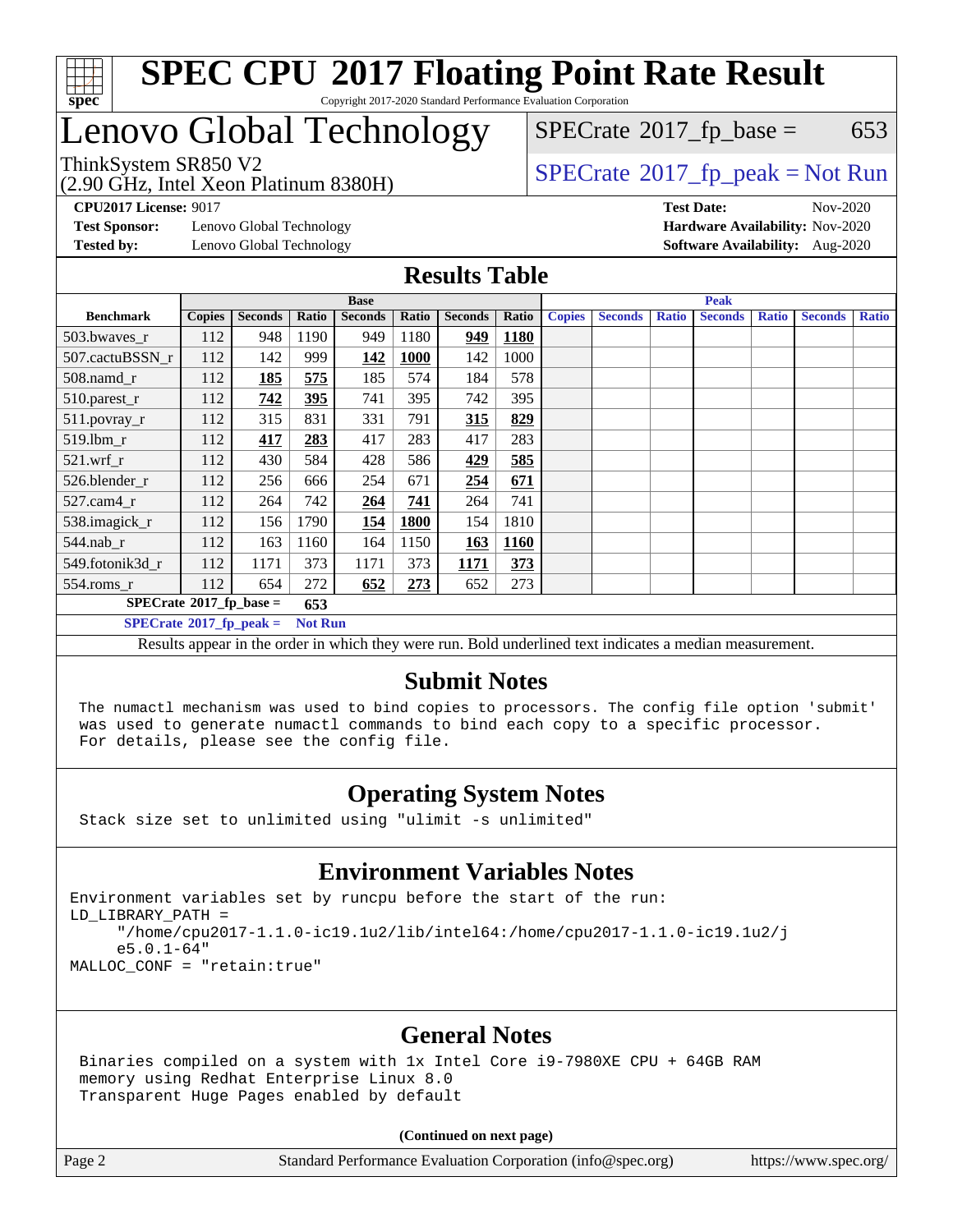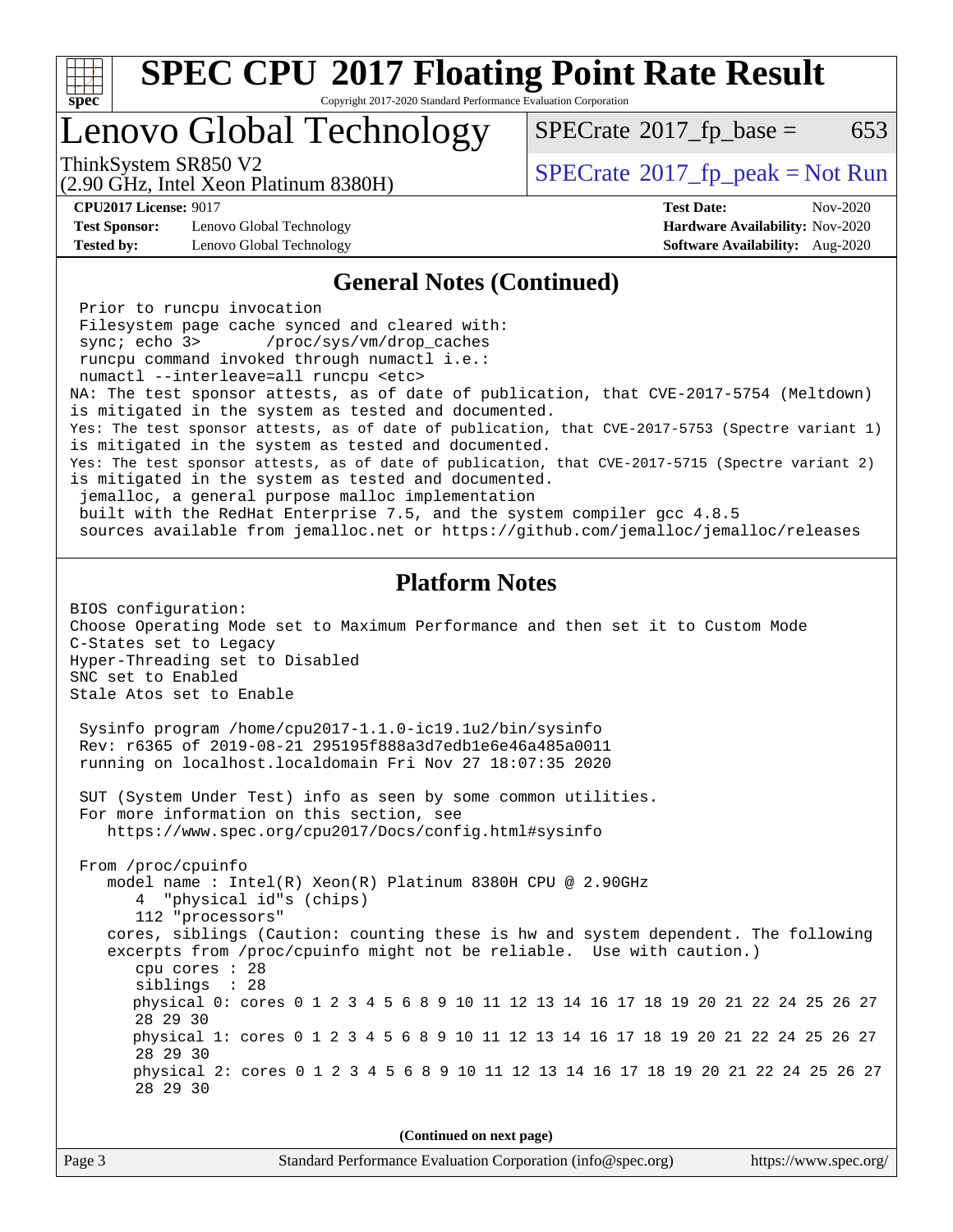

# **[SPEC CPU](http://www.spec.org/auto/cpu2017/Docs/result-fields.html#SPECCPU2017FloatingPointRateResult)[2017 Floating Point Rate Result](http://www.spec.org/auto/cpu2017/Docs/result-fields.html#SPECCPU2017FloatingPointRateResult)**

Copyright 2017-2020 Standard Performance Evaluation Corporation

### Lenovo Global Technology

 $SPECTate@2017_fp\_base = 653$ 

(2.90 GHz, Intel Xeon Platinum 8380H)

ThinkSystem SR850 V2<br>  $(2.90 \text{ GHz})$  Intel Xeon Platinum 8380H) [SPECrate](http://www.spec.org/auto/cpu2017/Docs/result-fields.html#SPECrate2017fppeak)®[2017\\_fp\\_peak = N](http://www.spec.org/auto/cpu2017/Docs/result-fields.html#SPECrate2017fppeak)ot Run

**[CPU2017 License:](http://www.spec.org/auto/cpu2017/Docs/result-fields.html#CPU2017License)** 9017 **[Test Date:](http://www.spec.org/auto/cpu2017/Docs/result-fields.html#TestDate)** Nov-2020

**[Test Sponsor:](http://www.spec.org/auto/cpu2017/Docs/result-fields.html#TestSponsor)** Lenovo Global Technology **[Hardware Availability:](http://www.spec.org/auto/cpu2017/Docs/result-fields.html#HardwareAvailability)** Nov-2020 **[Tested by:](http://www.spec.org/auto/cpu2017/Docs/result-fields.html#Testedby)** Lenovo Global Technology **[Software Availability:](http://www.spec.org/auto/cpu2017/Docs/result-fields.html#SoftwareAvailability)** Aug-2020

#### **[Platform Notes \(Continued\)](http://www.spec.org/auto/cpu2017/Docs/result-fields.html#PlatformNotes)**

 physical 3: cores 0 1 2 3 4 5 6 8 9 10 11 12 13 14 16 17 18 19 20 21 22 24 25 26 27 28 29 30

From lscpu:

| Architecture:                | x86_64                                                                               |
|------------------------------|--------------------------------------------------------------------------------------|
| $CPU$ op-mode( $s$ ):        | $32$ -bit, $64$ -bit                                                                 |
| Byte Order:                  | Little Endian                                                                        |
| CPU(s):                      | 112                                                                                  |
| On-line CPU(s) list: $0-111$ |                                                                                      |
| Thread( $s$ ) per core:      | $\mathbf{1}$                                                                         |
| $Core(s)$ per socket:        | 28                                                                                   |
| Socket(s):                   | 4                                                                                    |
| NUMA node(s):                | 8                                                                                    |
| Vendor ID:                   | GenuineIntel                                                                         |
| CPU family:                  | 6                                                                                    |
| Model:                       | 85                                                                                   |
| Model name:                  | $Intel(R)$ Xeon $(R)$ Platinum 8380H CPU @ 2.90GHz                                   |
| Stepping:                    | 11                                                                                   |
| CPU MHz:                     | 1829.405                                                                             |
| CPU max MHz:                 | 4300.0000                                                                            |
| CPU min MHz:                 | 1000.0000                                                                            |
| BogoMIPS:                    | 5800.00                                                                              |
| Virtualization:              | $VT - x$                                                                             |
| L1d cache:                   | 32K                                                                                  |
| Lli cache:                   | 32K                                                                                  |
| $L2$ cache:                  | 1024K                                                                                |
| L3 cache:                    | 39424K                                                                               |
| NUMA $node0$ $CPU(s):$       | $0-3, 7-9, 14-17, 21-23$                                                             |
| NUMA nodel CPU(s):           | $4-6$ , $10-13$ , $18-20$ , $24-27$                                                  |
| NUMA node2 CPU(s):           | $28 - 31, 35 - 37, 42 - 45, 49 - 51$                                                 |
| NUMA node3 CPU(s):           | $32 - 34, 38 - 41, 46 - 48, 52 - 55$                                                 |
| NUMA $node4$ CPU $(s)$ :     | $56 - 59, 63 - 65, 70 - 73, 77 - 79$                                                 |
| NUMA node5 CPU(s):           | $60 - 62, 66 - 69, 74 - 76, 80 - 83$                                                 |
| NUMA $node6$ CPU $(s)$ :     | 84-87, 91-93, 98-101, 105-107                                                        |
| NUMA $node7$ CPU $(s)$ :     | 88-90, 94-97, 102-104, 108-111                                                       |
| Flags:                       | fpu vme de pse tsc msr pae mce cx8 apic sep mtrr pge mca cmov                        |
|                              | pat pse36 clflush dts acpi mmx fxsr sse sse2 ss ht tm pbe syscall nx pdpelgb rdtscp  |
|                              | lm constant_tsc art arch_perfmon pebs bts rep_good nopl xtopology nonstop_tsc cpuid  |
|                              | aperfmperf pni pclmulqdq dtes64 monitor ds_cpl vmx smx est tm2 ssse3 sdbg fma cx16   |
|                              | xtpr pdcm pcid dca sse4_1 sse4_2 x2apic movbe popcnt tsc_deadline_timer aes xsave    |
|                              | avx f16c rdrand lahf_lm abm 3dnowprefetch cpuid_fault epb cat_13 cdp_13              |
|                              | invpcid_single intel_ppin ssbd mba ibrs ibpb stibp ibrs_enhanced tpr_shadow vnmi     |
|                              | flexpriority ept vpid fsgsbase tsc_adjust bmil hle avx2 smep bmi2 erms invpcid rtm   |
|                              | cqm mpx rdt_a avx512f avx512dq rdseed adx smap clflushopt clwb intel_pt avx512cd     |
|                              | avx512bw avx512vl xsaveopt xsavec xgetbvl xsaves cqm_llc cqm_occup_llc cqm_mbm_total |
|                              | cqm_mbm_local avx512_bf16 dtherm ida arat pln pts pku ospke avx512_vnni md_clear     |
| flush_l1d arch_capabilities  |                                                                                      |
|                              |                                                                                      |
|                              | (Continued on next page)                                                             |
|                              |                                                                                      |

|  | Page 4 | Standard Performance Evaluation Corporation (info@spec.org) | https://www.spec.org/ |
|--|--------|-------------------------------------------------------------|-----------------------|
|--|--------|-------------------------------------------------------------|-----------------------|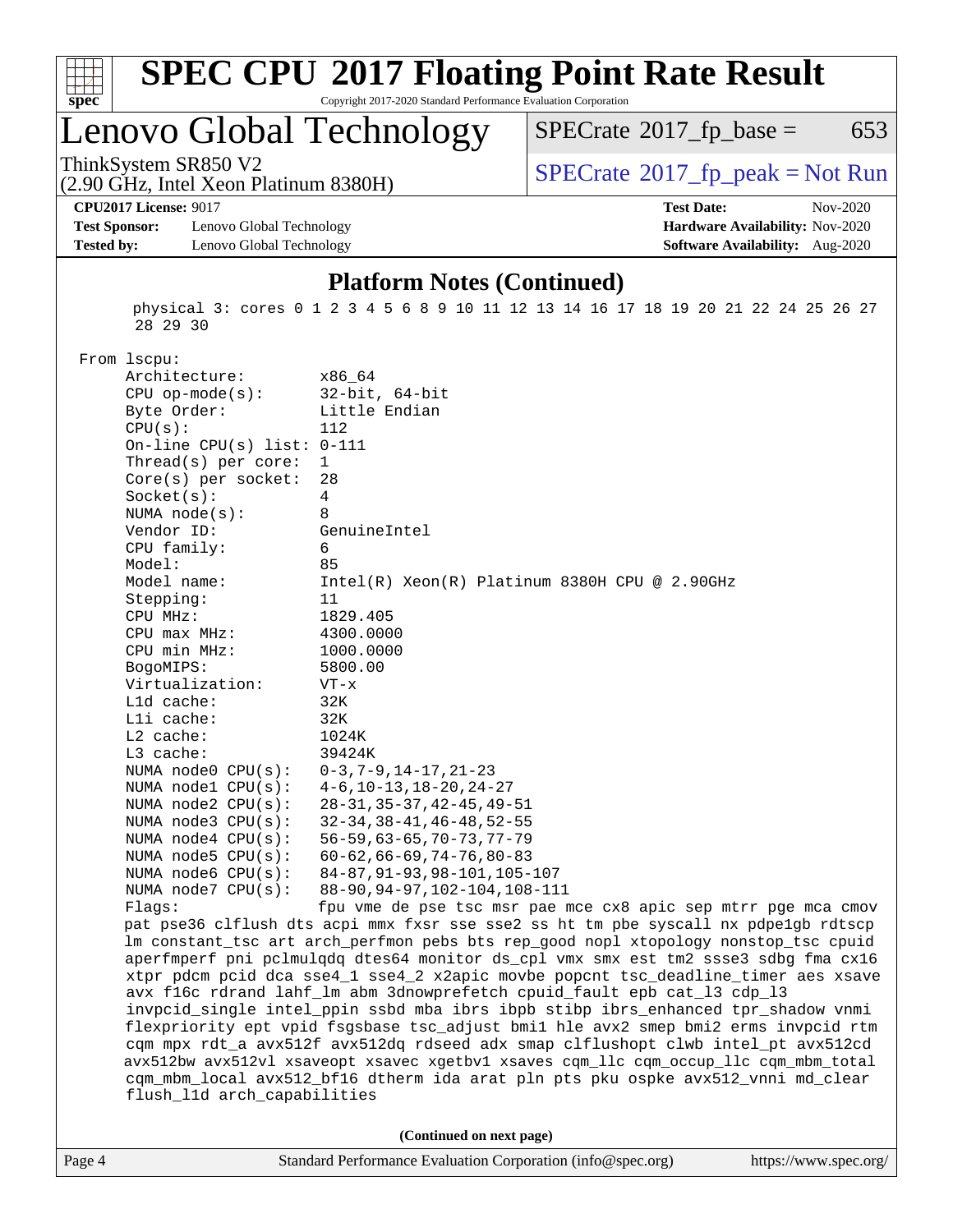

### Lenovo Global Technology

 $SPECTate@2017_fp\_base = 653$ 

(2.90 GHz, Intel Xeon Platinum 8380H) ThinkSystem SR850 V2<br>(2.90 GHz, Intel Xeon Platinum 8380H)  $\vert$  [SPECrate](http://www.spec.org/auto/cpu2017/Docs/result-fields.html#SPECrate2017fppeak)®[2017\\_fp\\_peak = N](http://www.spec.org/auto/cpu2017/Docs/result-fields.html#SPECrate2017fppeak)ot Run

**[Test Sponsor:](http://www.spec.org/auto/cpu2017/Docs/result-fields.html#TestSponsor)** Lenovo Global Technology **[Hardware Availability:](http://www.spec.org/auto/cpu2017/Docs/result-fields.html#HardwareAvailability)** Nov-2020 **[Tested by:](http://www.spec.org/auto/cpu2017/Docs/result-fields.html#Testedby)** Lenovo Global Technology **[Software Availability:](http://www.spec.org/auto/cpu2017/Docs/result-fields.html#SoftwareAvailability)** Aug-2020

**[CPU2017 License:](http://www.spec.org/auto/cpu2017/Docs/result-fields.html#CPU2017License)** 9017 **[Test Date:](http://www.spec.org/auto/cpu2017/Docs/result-fields.html#TestDate)** Nov-2020

#### **[Platform Notes \(Continued\)](http://www.spec.org/auto/cpu2017/Docs/result-fields.html#PlatformNotes)**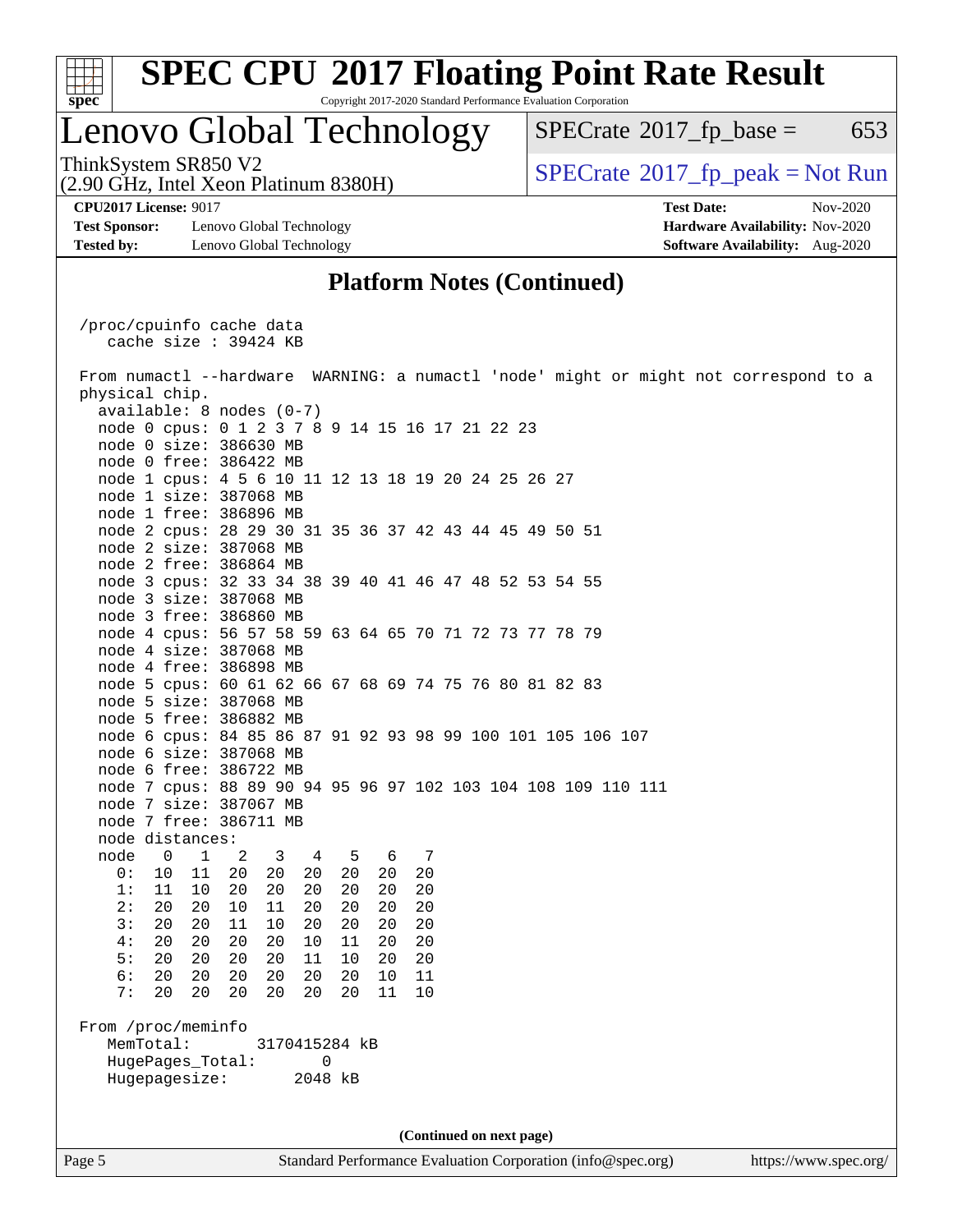

## **[SPEC CPU](http://www.spec.org/auto/cpu2017/Docs/result-fields.html#SPECCPU2017FloatingPointRateResult)[2017 Floating Point Rate Result](http://www.spec.org/auto/cpu2017/Docs/result-fields.html#SPECCPU2017FloatingPointRateResult)**

Copyright 2017-2020 Standard Performance Evaluation Corporation

Lenovo Global Technology

 $SPECTate@2017_fp\_base = 653$ 

(2.90 GHz, Intel Xeon Platinum 8380H)

**[CPU2017 License:](http://www.spec.org/auto/cpu2017/Docs/result-fields.html#CPU2017License)** 9017 **[Test Date:](http://www.spec.org/auto/cpu2017/Docs/result-fields.html#TestDate)** Nov-2020

**[Test Sponsor:](http://www.spec.org/auto/cpu2017/Docs/result-fields.html#TestSponsor)** Lenovo Global Technology **[Hardware Availability:](http://www.spec.org/auto/cpu2017/Docs/result-fields.html#HardwareAvailability)** Nov-2020 **[Tested by:](http://www.spec.org/auto/cpu2017/Docs/result-fields.html#Testedby)** Lenovo Global Technology **[Software Availability:](http://www.spec.org/auto/cpu2017/Docs/result-fields.html#SoftwareAvailability)** Aug-2020

ThinkSystem SR850 V2<br>  $(2.90 \text{ GHz})$  Intel Xeon Platinum 8380H) [SPECrate](http://www.spec.org/auto/cpu2017/Docs/result-fields.html#SPECrate2017fppeak)®[2017\\_fp\\_peak = N](http://www.spec.org/auto/cpu2017/Docs/result-fields.html#SPECrate2017fppeak)ot Run

#### **[Platform Notes \(Continued\)](http://www.spec.org/auto/cpu2017/Docs/result-fields.html#PlatformNotes)**

| From /etc/*release* /etc/*version*<br>os-release:                                 |                                                                                                                                                                               |
|-----------------------------------------------------------------------------------|-------------------------------------------------------------------------------------------------------------------------------------------------------------------------------|
| NAME="Red Hat Enterprise Linux"                                                   |                                                                                                                                                                               |
| VERSION="8.2 (Ootpa)"                                                             |                                                                                                                                                                               |
| $ID="rhe1"$                                                                       |                                                                                                                                                                               |
| ID_LIKE="fedora"                                                                  |                                                                                                                                                                               |
| VERSION_ID="8.2"                                                                  |                                                                                                                                                                               |
| PLATFORM_ID="platform:el8"                                                        |                                                                                                                                                                               |
| PRETTY_NAME="Red Hat Enterprise Linux 8.2 (Ootpa)"                                |                                                                                                                                                                               |
| ANSI COLOR="0;31"<br>redhat-release: Red Hat Enterprise Linux release 8.2 (Ootpa) |                                                                                                                                                                               |
| system-release: Red Hat Enterprise Linux release 8.2 (Ootpa)                      |                                                                                                                                                                               |
| system-release-cpe: cpe:/o:redhat:enterprise_linux:8.2:ga                         |                                                                                                                                                                               |
|                                                                                   |                                                                                                                                                                               |
| uname $-a$ :                                                                      |                                                                                                                                                                               |
| x86_64 x86_64 x86_64 GNU/Linux                                                    | Linux localhost.localdomain 4.18.0-193.el8.x86_64 #1 SMP Fri Mar 27 14:35:58 UTC 2020                                                                                         |
| Kernel self-reported vulnerability status:                                        |                                                                                                                                                                               |
| itlb_multihit:                                                                    | Not affected                                                                                                                                                                  |
| CVE-2018-3620 (L1 Terminal Fault):                                                | Not affected                                                                                                                                                                  |
| Microarchitectural Data Sampling:                                                 | Not affected                                                                                                                                                                  |
| CVE-2017-5754 (Meltdown):                                                         | Not affected                                                                                                                                                                  |
|                                                                                   | CVE-2018-3639 (Speculative Store Bypass): Mitigation: Speculative Store Bypass disabled                                                                                       |
|                                                                                   | via prctl and seccomp                                                                                                                                                         |
| $CVE-2017-5753$ (Spectre variant 1):                                              | Mitigation: usercopy/swapgs barriers and __user<br>pointer sanitization                                                                                                       |
| $CVE-2017-5715$ (Spectre variant 2):                                              | Mitigation: Enhanced IBRS, IBPB: conditional,                                                                                                                                 |
|                                                                                   | RSB filling                                                                                                                                                                   |
| tsx_async_abort:                                                                  | Not affected                                                                                                                                                                  |
|                                                                                   |                                                                                                                                                                               |
| run-level 3 Nov 27 18:06                                                          |                                                                                                                                                                               |
| SPEC is set to: /home/cpu2017-1.1.0-ic19.1u2                                      |                                                                                                                                                                               |
| Type Size Used Avail Use% Mounted on<br>Filesystem                                |                                                                                                                                                                               |
| /dev/sda2<br>xfs 838G 50G 788G 6%/home                                            |                                                                                                                                                                               |
|                                                                                   |                                                                                                                                                                               |
| From /sys/devices/virtual/dmi/id                                                  |                                                                                                                                                                               |
| Lenovo M5E107H-1.00 10/18/2020<br>BIOS:                                           |                                                                                                                                                                               |
| Vendor: Lenovo<br>Product: ThinkSystem SR850 V2                                   |                                                                                                                                                                               |
| Product Family: ThinkSystem                                                       |                                                                                                                                                                               |
| Serial: none                                                                      |                                                                                                                                                                               |
|                                                                                   |                                                                                                                                                                               |
|                                                                                   | Additional information from dmidecode follows. WARNING: Use caution when you interpret<br>this section. The 'dmidecode' program reads system data which is "intended to allow |
|                                                                                   | (Continued on next page)                                                                                                                                                      |
| Page 6                                                                            | Standard Performance Evaluation Corporation (info@spec.org)<br>https://www.spec.org/                                                                                          |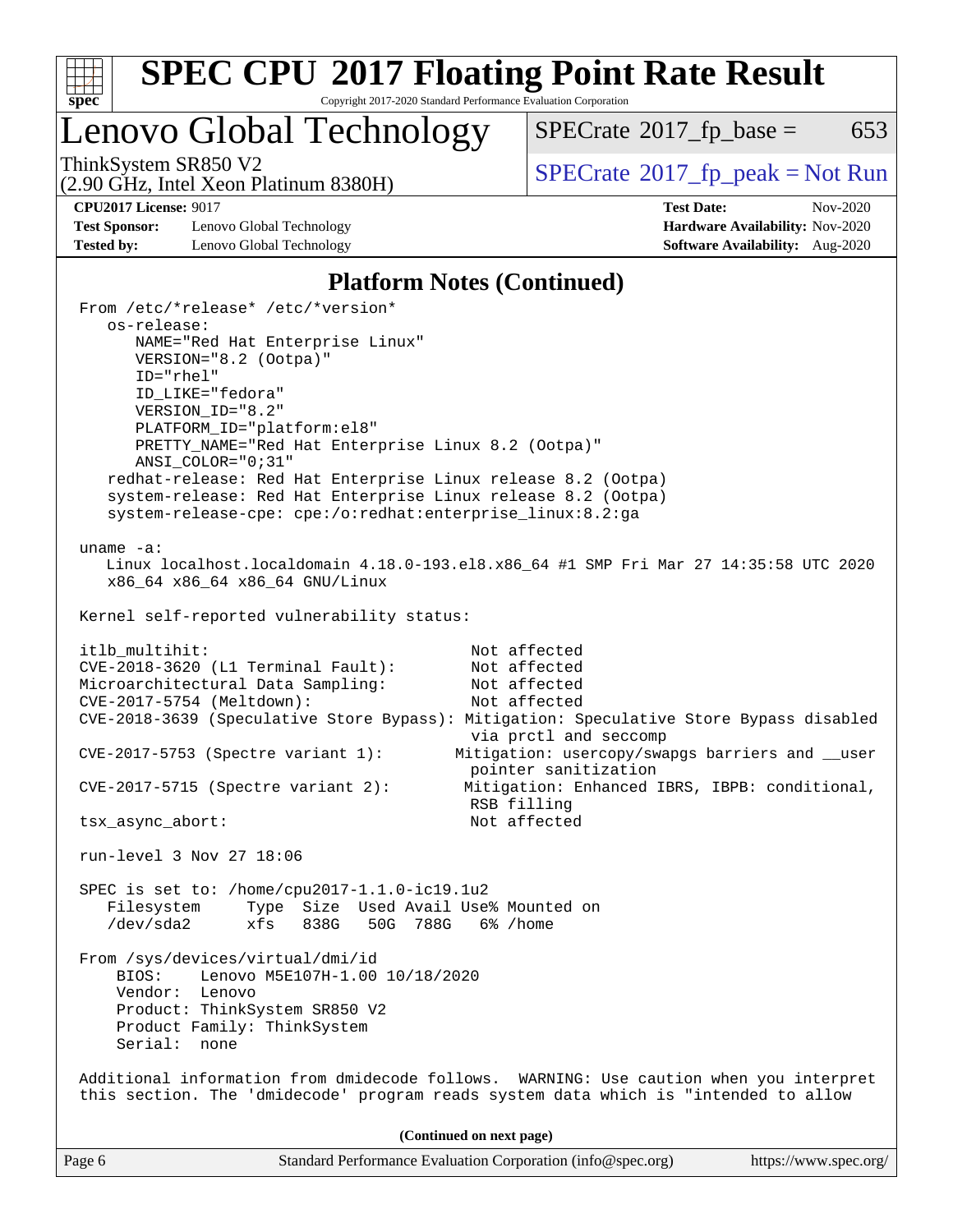

## Lenovo Global Technology

 $SPECTate$ <sup>®</sup>[2017\\_fp\\_base =](http://www.spec.org/auto/cpu2017/Docs/result-fields.html#SPECrate2017fpbase) 653

(2.90 GHz, Intel Xeon Platinum 8380H)

ThinkSystem SR850 V2<br>  $\begin{array}{c} \text{SPECTR} \\ \text{SPECTR} \\ \text{SPECTR} \end{array}$  [SPECrate](http://www.spec.org/auto/cpu2017/Docs/result-fields.html#SPECrate2017fppeak)®[2017\\_fp\\_peak = N](http://www.spec.org/auto/cpu2017/Docs/result-fields.html#SPECrate2017fppeak)ot Run

**[Test Sponsor:](http://www.spec.org/auto/cpu2017/Docs/result-fields.html#TestSponsor)** Lenovo Global Technology **[Hardware Availability:](http://www.spec.org/auto/cpu2017/Docs/result-fields.html#HardwareAvailability)** Nov-2020 **[Tested by:](http://www.spec.org/auto/cpu2017/Docs/result-fields.html#Testedby)** Lenovo Global Technology **[Software Availability:](http://www.spec.org/auto/cpu2017/Docs/result-fields.html#SoftwareAvailability)** Aug-2020

**[CPU2017 License:](http://www.spec.org/auto/cpu2017/Docs/result-fields.html#CPU2017License)** 9017 **[Test Date:](http://www.spec.org/auto/cpu2017/Docs/result-fields.html#TestDate)** Nov-2020

#### **[Platform Notes \(Continued\)](http://www.spec.org/auto/cpu2017/Docs/result-fields.html#PlatformNotes)**

 hardware to be accurately determined", but the intent may not be met, as there are frequent changes to hardware, firmware, and the "DMTF SMBIOS" standard. Memory:

48x Samsung M393A8G40AB2-CWE 64 GB 2 rank 3200

(End of data from sysinfo program)

### **[Compiler Version Notes](http://www.spec.org/auto/cpu2017/Docs/result-fields.html#CompilerVersionNotes)**

============================================================================== C  $| 519.1bm_r(base) 538.imagick_r(base) 544.nab_r(base)$ ------------------------------------------------------------------------------ Intel(R) C Compiler for applications running on  $Intel(R) 64$ , Version 19.1.2.275 Build 20200604 Copyright (C) 1985-2020 Intel Corporation. All rights reserved. ------------------------------------------------------------------------------ ==============================================================================  $C++$  | 508.namd\_r(base) 510.parest\_r(base) ------------------------------------------------------------------------------ Intel(R) C++ Compiler for applications running on Intel(R) 64, Version 19.1.2.275 Build 20200604 Copyright (C) 1985-2020 Intel Corporation. All rights reserved. ------------------------------------------------------------------------------ ==============================================================================  $C++$ ,  $C$  | 511.povray\_r(base) 526.blender\_r(base) ------------------------------------------------------------------------------ Intel(R) C++ Compiler for applications running on Intel(R) 64, Version 19.1.2.275 Build 20200604 Copyright (C) 1985-2020 Intel Corporation. All rights reserved. Intel(R) C Compiler for applications running on Intel(R) 64, Version 19.1.2.275 Build 20200604 Copyright (C) 1985-2020 Intel Corporation. All rights reserved. ------------------------------------------------------------------------------ ============================================================================== C++, C, Fortran | 507.cactuBSSN\_r(base) ------------------------------------------------------------------------------ Intel(R) C++ Compiler for applications running on Intel(R) 64, Version 19.1.2.275 Build 20200604 Copyright (C) 1985-2020 Intel Corporation. All rights reserved. Intel(R) C Compiler for applications running on Intel(R) 64, Version 19.1.2.275 Build 20200604 Copyright (C) 1985-2020 Intel Corporation. All rights reserved. Intel(R) Fortran Intel(R) 64 Compiler for applications running on Intel(R) **(Continued on next page)**

Page 7 Standard Performance Evaluation Corporation [\(info@spec.org\)](mailto:info@spec.org) <https://www.spec.org/>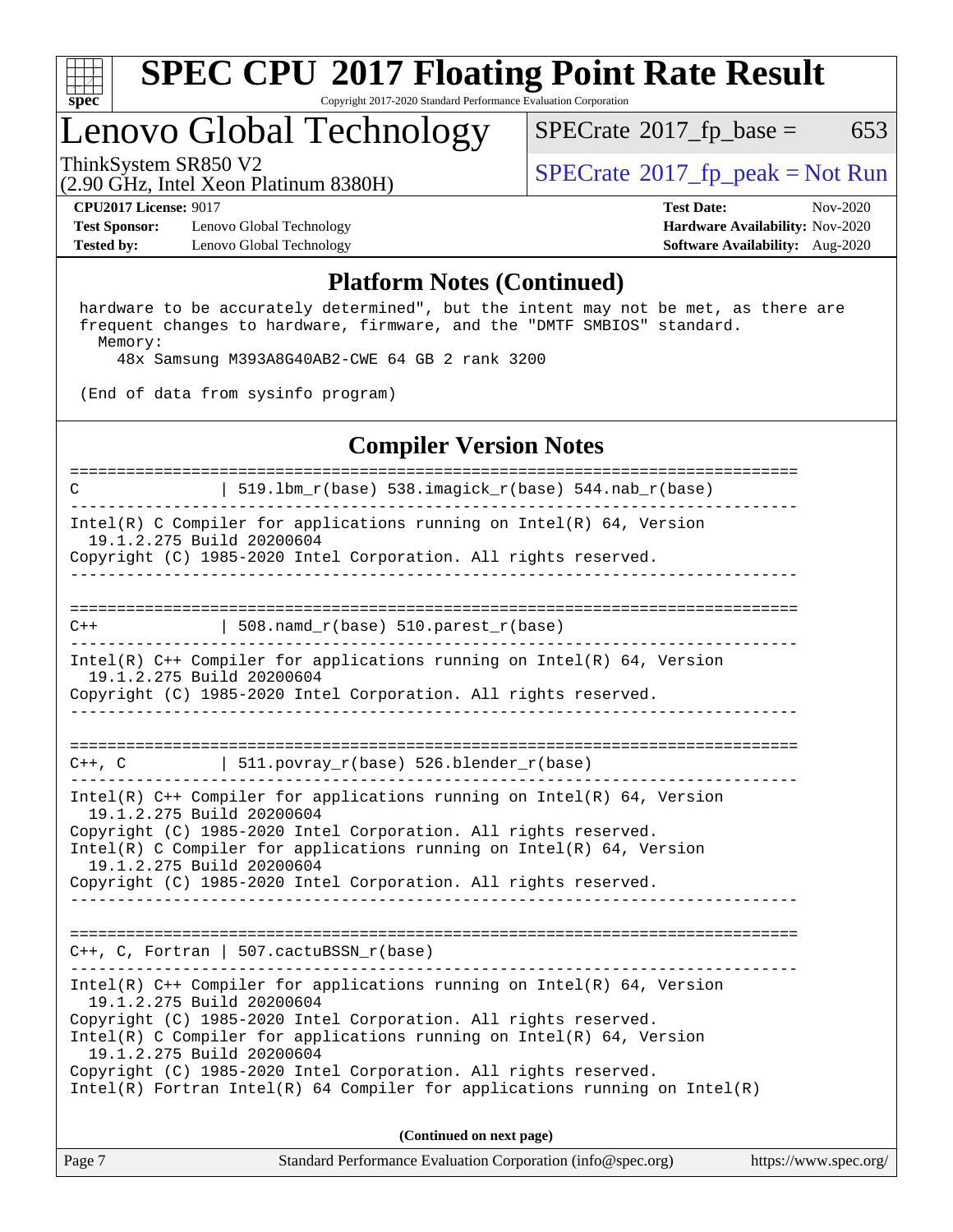

# **[SPEC CPU](http://www.spec.org/auto/cpu2017/Docs/result-fields.html#SPECCPU2017FloatingPointRateResult)[2017 Floating Point Rate Result](http://www.spec.org/auto/cpu2017/Docs/result-fields.html#SPECCPU2017FloatingPointRateResult)**

Copyright 2017-2020 Standard Performance Evaluation Corporation

## Lenovo Global Technology

 $SPECTate@2017_fp\_base = 653$ 

(2.90 GHz, Intel Xeon Platinum 8380H)

ThinkSystem SR850 V2<br>  $\begin{array}{c}\n\text{SPECrate} \textcirc 2017\_fp\_peak = Not Run \\
\text{SPECrate} \textcirc 2017\_fp\_peak = Not Run\n\end{array}$  $\begin{array}{c}\n\text{SPECrate} \textcirc 2017\_fp\_peak = Not Run \\
\text{SPECrate} \textcirc 2017\_fp\_peak = Not Run\n\end{array}$  $\begin{array}{c}\n\text{SPECrate} \textcirc 2017\_fp\_peak = Not Run \\
\text{SPECrate} \textcirc 2017\_fp\_peak = Not Run\n\end{array}$ 

**[Test Sponsor:](http://www.spec.org/auto/cpu2017/Docs/result-fields.html#TestSponsor)** Lenovo Global Technology **[Hardware Availability:](http://www.spec.org/auto/cpu2017/Docs/result-fields.html#HardwareAvailability)** Nov-2020 **[Tested by:](http://www.spec.org/auto/cpu2017/Docs/result-fields.html#Testedby)** Lenovo Global Technology **[Software Availability:](http://www.spec.org/auto/cpu2017/Docs/result-fields.html#SoftwareAvailability)** Aug-2020

**[CPU2017 License:](http://www.spec.org/auto/cpu2017/Docs/result-fields.html#CPU2017License)** 9017 **[Test Date:](http://www.spec.org/auto/cpu2017/Docs/result-fields.html#TestDate)** Nov-2020

#### **[Compiler Version Notes \(Continued\)](http://www.spec.org/auto/cpu2017/Docs/result-fields.html#CompilerVersionNotes)**

| 64, Version 19.1.2.275 Build 20200623<br>Copyright (C) 1985-2020 Intel Corporation. All rights reserved.                                                                                                                                                                                                                                                          |
|-------------------------------------------------------------------------------------------------------------------------------------------------------------------------------------------------------------------------------------------------------------------------------------------------------------------------------------------------------------------|
| Fortran $\vert$ 503.bwaves r(base) 549.fotonik3d r(base) 554.roms r(base)                                                                                                                                                                                                                                                                                         |
| $Intel(R)$ Fortran Intel(R) 64 Compiler for applications running on Intel(R)<br>64, Version 19.1.2.275 Build 20200623<br>Copyright (C) 1985-2020 Intel Corporation. All rights reserved.<br>-------------------------------------                                                                                                                                 |
| Fortran, C $\vert$ 521.wrf r(base) 527.cam4 r(base)                                                                                                                                                                                                                                                                                                               |
| Intel(R) Fortran Intel(R) 64 Compiler for applications running on Intel(R)<br>64, Version 19.1.2.275 Build 20200623<br>Copyright (C) 1985-2020 Intel Corporation. All rights reserved.<br>Intel(R) C Compiler for applications running on Intel(R) $64$ , Version<br>19.1.2.275 Build 20200604<br>Copyright (C) 1985-2020 Intel Corporation. All rights reserved. |

### **[Base Compiler Invocation](http://www.spec.org/auto/cpu2017/Docs/result-fields.html#BaseCompilerInvocation)**

[C benchmarks](http://www.spec.org/auto/cpu2017/Docs/result-fields.html#Cbenchmarks): [icc](http://www.spec.org/cpu2017/results/res2020q4/cpu2017-20201207-24527.flags.html#user_CCbase_intel_icc_66fc1ee009f7361af1fbd72ca7dcefbb700085f36577c54f309893dd4ec40d12360134090235512931783d35fd58c0460139e722d5067c5574d8eaf2b3e37e92)

[C++ benchmarks:](http://www.spec.org/auto/cpu2017/Docs/result-fields.html#CXXbenchmarks) [icpc](http://www.spec.org/cpu2017/results/res2020q4/cpu2017-20201207-24527.flags.html#user_CXXbase_intel_icpc_c510b6838c7f56d33e37e94d029a35b4a7bccf4766a728ee175e80a419847e808290a9b78be685c44ab727ea267ec2f070ec5dc83b407c0218cded6866a35d07)

[Fortran benchmarks](http://www.spec.org/auto/cpu2017/Docs/result-fields.html#Fortranbenchmarks): [ifort](http://www.spec.org/cpu2017/results/res2020q4/cpu2017-20201207-24527.flags.html#user_FCbase_intel_ifort_8111460550e3ca792625aed983ce982f94888b8b503583aa7ba2b8303487b4d8a21a13e7191a45c5fd58ff318f48f9492884d4413fa793fd88dd292cad7027ca)

[Benchmarks using both Fortran and C](http://www.spec.org/auto/cpu2017/Docs/result-fields.html#BenchmarksusingbothFortranandC): [ifort](http://www.spec.org/cpu2017/results/res2020q4/cpu2017-20201207-24527.flags.html#user_CC_FCbase_intel_ifort_8111460550e3ca792625aed983ce982f94888b8b503583aa7ba2b8303487b4d8a21a13e7191a45c5fd58ff318f48f9492884d4413fa793fd88dd292cad7027ca) [icc](http://www.spec.org/cpu2017/results/res2020q4/cpu2017-20201207-24527.flags.html#user_CC_FCbase_intel_icc_66fc1ee009f7361af1fbd72ca7dcefbb700085f36577c54f309893dd4ec40d12360134090235512931783d35fd58c0460139e722d5067c5574d8eaf2b3e37e92)

[Benchmarks using both C and C++](http://www.spec.org/auto/cpu2017/Docs/result-fields.html#BenchmarksusingbothCandCXX): [icpc](http://www.spec.org/cpu2017/results/res2020q4/cpu2017-20201207-24527.flags.html#user_CC_CXXbase_intel_icpc_c510b6838c7f56d33e37e94d029a35b4a7bccf4766a728ee175e80a419847e808290a9b78be685c44ab727ea267ec2f070ec5dc83b407c0218cded6866a35d07) [icc](http://www.spec.org/cpu2017/results/res2020q4/cpu2017-20201207-24527.flags.html#user_CC_CXXbase_intel_icc_66fc1ee009f7361af1fbd72ca7dcefbb700085f36577c54f309893dd4ec40d12360134090235512931783d35fd58c0460139e722d5067c5574d8eaf2b3e37e92)

[Benchmarks using Fortran, C, and C++:](http://www.spec.org/auto/cpu2017/Docs/result-fields.html#BenchmarksusingFortranCandCXX) [icpc](http://www.spec.org/cpu2017/results/res2020q4/cpu2017-20201207-24527.flags.html#user_CC_CXX_FCbase_intel_icpc_c510b6838c7f56d33e37e94d029a35b4a7bccf4766a728ee175e80a419847e808290a9b78be685c44ab727ea267ec2f070ec5dc83b407c0218cded6866a35d07) [icc](http://www.spec.org/cpu2017/results/res2020q4/cpu2017-20201207-24527.flags.html#user_CC_CXX_FCbase_intel_icc_66fc1ee009f7361af1fbd72ca7dcefbb700085f36577c54f309893dd4ec40d12360134090235512931783d35fd58c0460139e722d5067c5574d8eaf2b3e37e92) [ifort](http://www.spec.org/cpu2017/results/res2020q4/cpu2017-20201207-24527.flags.html#user_CC_CXX_FCbase_intel_ifort_8111460550e3ca792625aed983ce982f94888b8b503583aa7ba2b8303487b4d8a21a13e7191a45c5fd58ff318f48f9492884d4413fa793fd88dd292cad7027ca)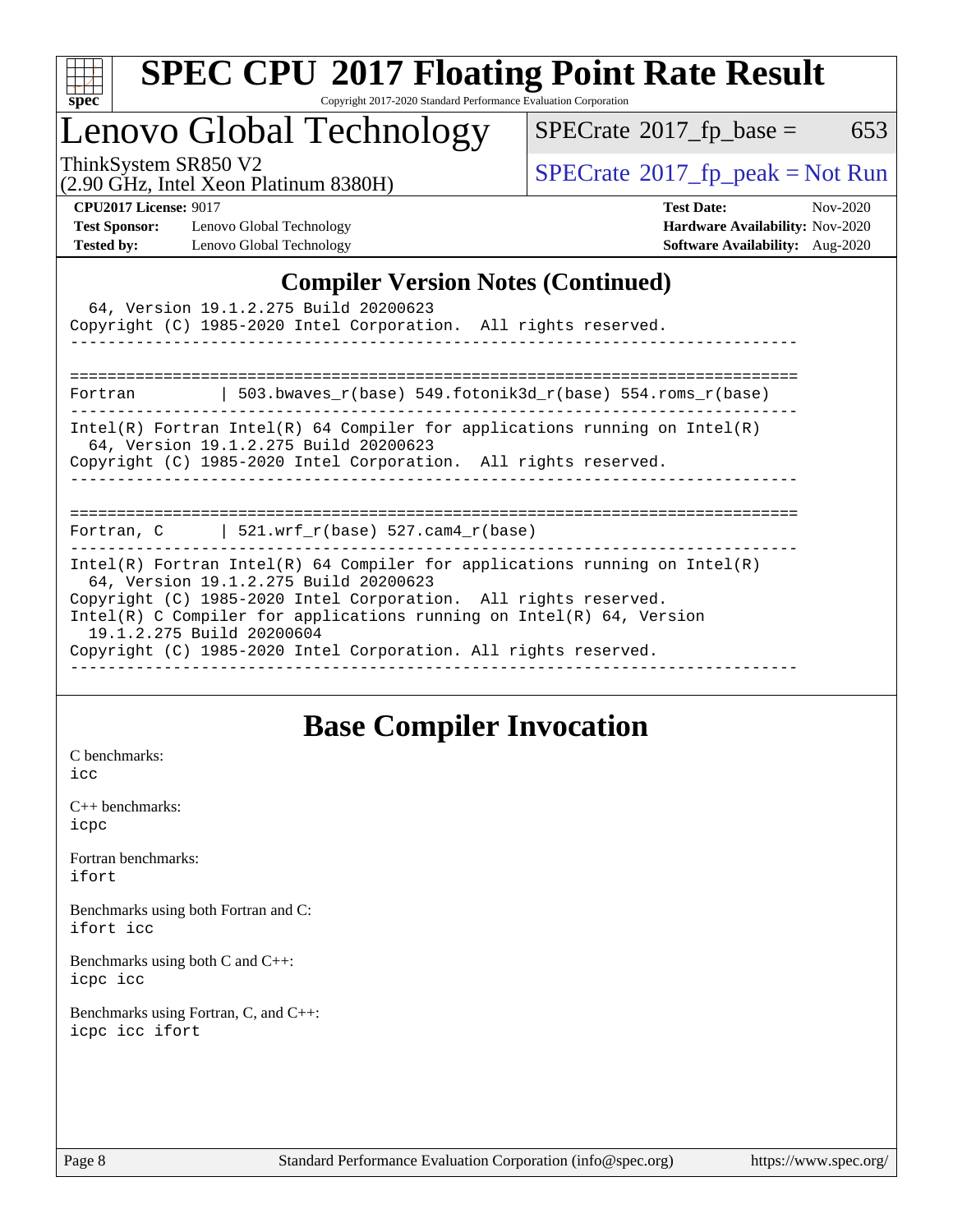

## Lenovo Global Technology

 $SPECTate$ <sup>®</sup>[2017\\_fp\\_base =](http://www.spec.org/auto/cpu2017/Docs/result-fields.html#SPECrate2017fpbase) 653

(2.90 GHz, Intel Xeon Platinum 8380H)

ThinkSystem SR850 V2  $\vert$  [SPECrate](http://www.spec.org/auto/cpu2017/Docs/result-fields.html#SPECrate2017fppeak)®[2017\\_fp\\_peak = N](http://www.spec.org/auto/cpu2017/Docs/result-fields.html#SPECrate2017fppeak)ot Run

**[Test Sponsor:](http://www.spec.org/auto/cpu2017/Docs/result-fields.html#TestSponsor)** Lenovo Global Technology **[Hardware Availability:](http://www.spec.org/auto/cpu2017/Docs/result-fields.html#HardwareAvailability)** Nov-2020 **[Tested by:](http://www.spec.org/auto/cpu2017/Docs/result-fields.html#Testedby)** Lenovo Global Technology **[Software Availability:](http://www.spec.org/auto/cpu2017/Docs/result-fields.html#SoftwareAvailability)** Aug-2020

**[CPU2017 License:](http://www.spec.org/auto/cpu2017/Docs/result-fields.html#CPU2017License)** 9017 **[Test Date:](http://www.spec.org/auto/cpu2017/Docs/result-fields.html#TestDate)** Nov-2020

### **[Base Portability Flags](http://www.spec.org/auto/cpu2017/Docs/result-fields.html#BasePortabilityFlags)**

 503.bwaves\_r: [-DSPEC\\_LP64](http://www.spec.org/cpu2017/results/res2020q4/cpu2017-20201207-24527.flags.html#suite_basePORTABILITY503_bwaves_r_DSPEC_LP64) 507.cactuBSSN\_r: [-DSPEC\\_LP64](http://www.spec.org/cpu2017/results/res2020q4/cpu2017-20201207-24527.flags.html#suite_basePORTABILITY507_cactuBSSN_r_DSPEC_LP64) 508.namd\_r: [-DSPEC\\_LP64](http://www.spec.org/cpu2017/results/res2020q4/cpu2017-20201207-24527.flags.html#suite_basePORTABILITY508_namd_r_DSPEC_LP64) 510.parest\_r: [-DSPEC\\_LP64](http://www.spec.org/cpu2017/results/res2020q4/cpu2017-20201207-24527.flags.html#suite_basePORTABILITY510_parest_r_DSPEC_LP64) 511.povray\_r: [-DSPEC\\_LP64](http://www.spec.org/cpu2017/results/res2020q4/cpu2017-20201207-24527.flags.html#suite_basePORTABILITY511_povray_r_DSPEC_LP64) 519.lbm\_r: [-DSPEC\\_LP64](http://www.spec.org/cpu2017/results/res2020q4/cpu2017-20201207-24527.flags.html#suite_basePORTABILITY519_lbm_r_DSPEC_LP64) 521.wrf\_r: [-DSPEC\\_LP64](http://www.spec.org/cpu2017/results/res2020q4/cpu2017-20201207-24527.flags.html#suite_basePORTABILITY521_wrf_r_DSPEC_LP64) [-DSPEC\\_CASE\\_FLAG](http://www.spec.org/cpu2017/results/res2020q4/cpu2017-20201207-24527.flags.html#b521.wrf_r_baseCPORTABILITY_DSPEC_CASE_FLAG) [-convert big\\_endian](http://www.spec.org/cpu2017/results/res2020q4/cpu2017-20201207-24527.flags.html#user_baseFPORTABILITY521_wrf_r_convert_big_endian_c3194028bc08c63ac5d04de18c48ce6d347e4e562e8892b8bdbdc0214820426deb8554edfa529a3fb25a586e65a3d812c835984020483e7e73212c4d31a38223) 526.blender\_r: [-DSPEC\\_LP64](http://www.spec.org/cpu2017/results/res2020q4/cpu2017-20201207-24527.flags.html#suite_basePORTABILITY526_blender_r_DSPEC_LP64) [-DSPEC\\_LINUX](http://www.spec.org/cpu2017/results/res2020q4/cpu2017-20201207-24527.flags.html#b526.blender_r_baseCPORTABILITY_DSPEC_LINUX) [-funsigned-char](http://www.spec.org/cpu2017/results/res2020q4/cpu2017-20201207-24527.flags.html#user_baseCPORTABILITY526_blender_r_force_uchar_40c60f00ab013830e2dd6774aeded3ff59883ba5a1fc5fc14077f794d777847726e2a5858cbc7672e36e1b067e7e5c1d9a74f7176df07886a243d7cc18edfe67) 527.cam4\_r: [-DSPEC\\_LP64](http://www.spec.org/cpu2017/results/res2020q4/cpu2017-20201207-24527.flags.html#suite_basePORTABILITY527_cam4_r_DSPEC_LP64) [-DSPEC\\_CASE\\_FLAG](http://www.spec.org/cpu2017/results/res2020q4/cpu2017-20201207-24527.flags.html#b527.cam4_r_baseCPORTABILITY_DSPEC_CASE_FLAG) 538.imagick\_r: [-DSPEC\\_LP64](http://www.spec.org/cpu2017/results/res2020q4/cpu2017-20201207-24527.flags.html#suite_basePORTABILITY538_imagick_r_DSPEC_LP64) 544.nab\_r: [-DSPEC\\_LP64](http://www.spec.org/cpu2017/results/res2020q4/cpu2017-20201207-24527.flags.html#suite_basePORTABILITY544_nab_r_DSPEC_LP64) 549.fotonik3d\_r: [-DSPEC\\_LP64](http://www.spec.org/cpu2017/results/res2020q4/cpu2017-20201207-24527.flags.html#suite_basePORTABILITY549_fotonik3d_r_DSPEC_LP64) 554.roms\_r: [-DSPEC\\_LP64](http://www.spec.org/cpu2017/results/res2020q4/cpu2017-20201207-24527.flags.html#suite_basePORTABILITY554_roms_r_DSPEC_LP64)

### **[Base Optimization Flags](http://www.spec.org/auto/cpu2017/Docs/result-fields.html#BaseOptimizationFlags)**

[C benchmarks](http://www.spec.org/auto/cpu2017/Docs/result-fields.html#Cbenchmarks):

[-m64](http://www.spec.org/cpu2017/results/res2020q4/cpu2017-20201207-24527.flags.html#user_CCbase_m64-icc) [-qnextgen](http://www.spec.org/cpu2017/results/res2020q4/cpu2017-20201207-24527.flags.html#user_CCbase_f-qnextgen) [-std=c11](http://www.spec.org/cpu2017/results/res2020q4/cpu2017-20201207-24527.flags.html#user_CCbase_std-icc-std_0e1c27790398a4642dfca32ffe6c27b5796f9c2d2676156f2e42c9c44eaad0c049b1cdb667a270c34d979996257aeb8fc440bfb01818dbc9357bd9d174cb8524) [-Wl,-plugin-opt=-x86-branches-within-32B-boundaries](http://www.spec.org/cpu2017/results/res2020q4/cpu2017-20201207-24527.flags.html#user_CCbase_f-x86-branches-within-32B-boundaries_0098b4e4317ae60947b7b728078a624952a08ac37a3c797dfb4ffeb399e0c61a9dd0f2f44ce917e9361fb9076ccb15e7824594512dd315205382d84209e912f3) [-Wl,-z,muldefs](http://www.spec.org/cpu2017/results/res2020q4/cpu2017-20201207-24527.flags.html#user_CCbase_link_force_multiple1_b4cbdb97b34bdee9ceefcfe54f4c8ea74255f0b02a4b23e853cdb0e18eb4525ac79b5a88067c842dd0ee6996c24547a27a4b99331201badda8798ef8a743f577) [-xCORE-AVX512](http://www.spec.org/cpu2017/results/res2020q4/cpu2017-20201207-24527.flags.html#user_CCbase_f-xCORE-AVX512) [-Ofast](http://www.spec.org/cpu2017/results/res2020q4/cpu2017-20201207-24527.flags.html#user_CCbase_f-Ofast) [-ffast-math](http://www.spec.org/cpu2017/results/res2020q4/cpu2017-20201207-24527.flags.html#user_CCbase_f-ffast-math) [-flto](http://www.spec.org/cpu2017/results/res2020q4/cpu2017-20201207-24527.flags.html#user_CCbase_f-flto) [-mfpmath=sse](http://www.spec.org/cpu2017/results/res2020q4/cpu2017-20201207-24527.flags.html#user_CCbase_f-mfpmath_70eb8fac26bde974f8ab713bc9086c5621c0b8d2f6c86f38af0bd7062540daf19db5f3a066d8c6684be05d84c9b6322eb3b5be6619d967835195b93d6c02afa1) [-funroll-loops](http://www.spec.org/cpu2017/results/res2020q4/cpu2017-20201207-24527.flags.html#user_CCbase_f-funroll-loops) [-qopt-mem-layout-trans=4](http://www.spec.org/cpu2017/results/res2020q4/cpu2017-20201207-24527.flags.html#user_CCbase_f-qopt-mem-layout-trans_fa39e755916c150a61361b7846f310bcdf6f04e385ef281cadf3647acec3f0ae266d1a1d22d972a7087a248fd4e6ca390a3634700869573d231a252c784941a8) [-L/usr/local/jemalloc64-5.0.1/lib](http://www.spec.org/cpu2017/results/res2020q4/cpu2017-20201207-24527.flags.html#user_CCbase_jemalloc_link_path64_1_cc289568b1a6c0fd3b62c91b824c27fcb5af5e8098e6ad028160d21144ef1b8aef3170d2acf0bee98a8da324cfe4f67d0a3d0c4cc4673d993d694dc2a0df248b) [-ljemalloc](http://www.spec.org/cpu2017/results/res2020q4/cpu2017-20201207-24527.flags.html#user_CCbase_jemalloc_link_lib_d1249b907c500fa1c0672f44f562e3d0f79738ae9e3c4a9c376d49f265a04b9c99b167ecedbf6711b3085be911c67ff61f150a17b3472be731631ba4d0471706)

[C++ benchmarks:](http://www.spec.org/auto/cpu2017/Docs/result-fields.html#CXXbenchmarks)

```
-m64 -qnextgen -Wl,-plugin-opt=-x86-branches-within-32B-boundaries
-Wl,-z,muldefs -xCORE-AVX512 -Ofast -ffast-math -flto -mfpmath=sse
-funroll-loops -qopt-mem-layout-trans=4
-L/usr/local/jemalloc64-5.0.1/lib -ljemalloc
```
[Fortran benchmarks](http://www.spec.org/auto/cpu2017/Docs/result-fields.html#Fortranbenchmarks):

```
-m64 -Wl,-plugin-opt=-x86-branches-within-32B-boundaries -Wl,-z,muldefs
-xCORE-AVX512 -O3 -ipo -no-prec-div -qopt-prefetch
-ffinite-math-only -qopt-multiple-gather-scatter-by-shuffles
-qopt-mem-layout-trans=4 -nostandard-realloc-lhs -align array32byte
-auto -mbranches-within-32B-boundaries
-L/usr/local/jemalloc64-5.0.1/lib -ljemalloc
```
#### [Benchmarks using both Fortran and C](http://www.spec.org/auto/cpu2017/Docs/result-fields.html#BenchmarksusingbothFortranandC):

[-m64](http://www.spec.org/cpu2017/results/res2020q4/cpu2017-20201207-24527.flags.html#user_CC_FCbase_m64-icc) [-qnextgen](http://www.spec.org/cpu2017/results/res2020q4/cpu2017-20201207-24527.flags.html#user_CC_FCbase_f-qnextgen) [-std=c11](http://www.spec.org/cpu2017/results/res2020q4/cpu2017-20201207-24527.flags.html#user_CC_FCbase_std-icc-std_0e1c27790398a4642dfca32ffe6c27b5796f9c2d2676156f2e42c9c44eaad0c049b1cdb667a270c34d979996257aeb8fc440bfb01818dbc9357bd9d174cb8524)

```
-Wl,-plugin-opt=-x86-branches-within-32B-boundaries -Wl,-z,muldefs
-xCORE-AVX512 -Ofast -ffast-math -flto -mfpmath=sse -funroll-loops
-qopt-mem-layout-trans=4 -O3 -ipo -no-prec-div -qopt-prefetch
-ffinite-math-only -qopt-multiple-gather-scatter-by-shuffles
-nostandard-realloc-lhs -align array32byte -auto
```

```
-mbranches-within-32B-boundaries -L/usr/local/jemalloc64-5.0.1/lib
```
**(Continued on next page)**

| Page 9 | Standard Performance Evaluation Corporation (info@spec.org) | https://www.spec.org/ |
|--------|-------------------------------------------------------------|-----------------------|
|        |                                                             |                       |